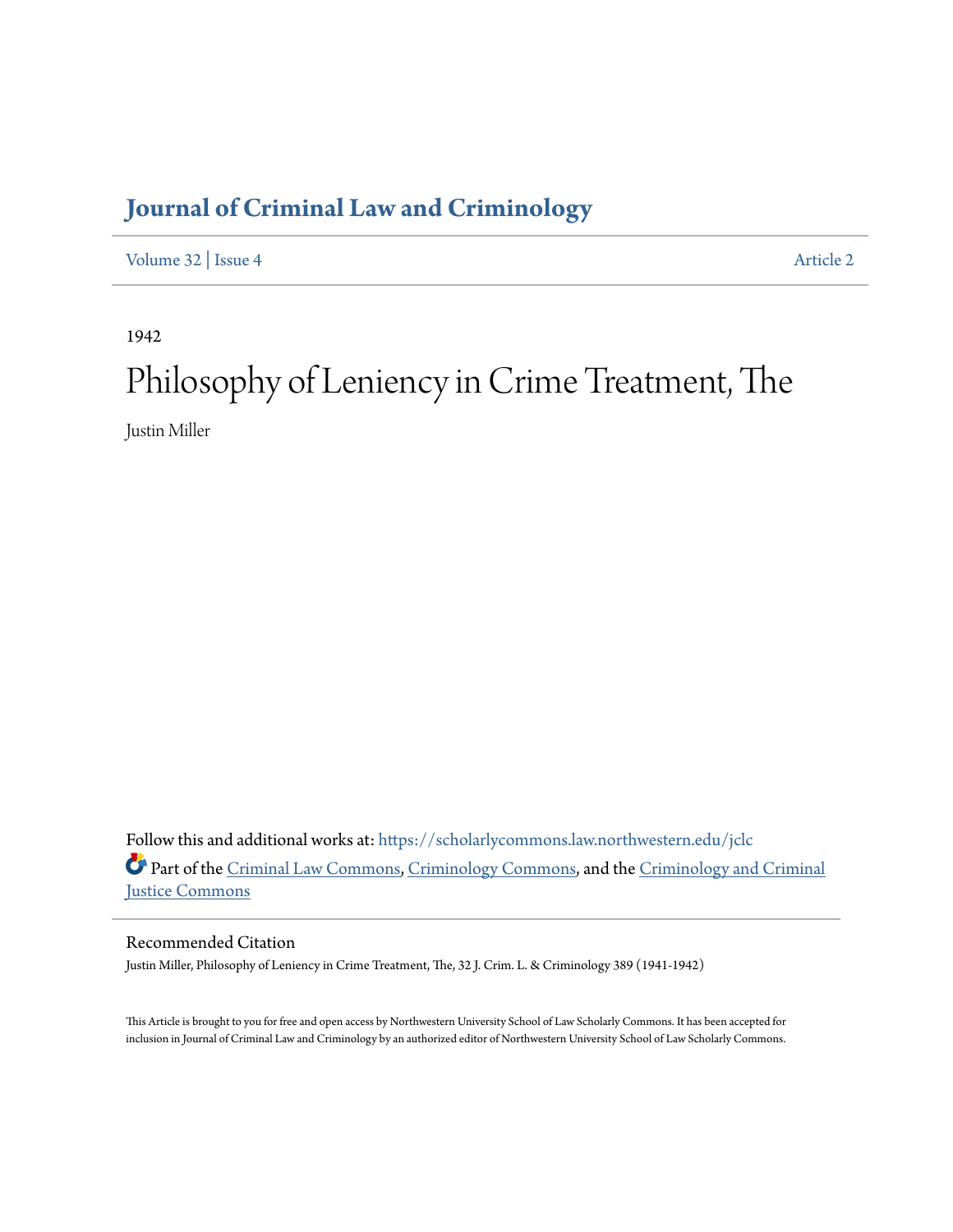### THE PHILOSOPHY OF **LENIENCY IN** CRIME TREATMENT

#### Justin Miller<sup>1</sup>

Those who are charged with the custody and control of persons convicted of crime occupy, in the field of crime treatment, much the same position as do the pathologists in the field of the treatment of disease. After organized society has failed-through its homes, schools, churches, hospitals, industrial organizations and other institutionssafely to integrate certain of its members into its conventional structure, or to protect them against the savage impacts of a ruthlessly individualistic and competitive way of life, it turns over to custodial officers, not merely the physical bodies, but the twisted mentalities or inadequate personalities of its victims; in other words, comparatively speaking, it turns over to them the diseased tissues of the 'great body of human society.

In doing so, organized society would avoid guilt for its own ignorance, wilfullness and negligence by insisting, first, that those who fail are, themselves, personally responsible for their failures and second, that, given a period of penitence and punishment, they will become able and willing to compete successfully. Perhaps there is a small measure of truth in both contentions. To the extent that it is possible to effect rehabilitation in particular instances, society should be grateful.

But, generally speaking, the greatest role which custodial staffs can play is -like the role which the pathologists are playing in the field of disease control-that of prevention. As Warden James A. Johnston has well said: "I believe our greatest difficulties and our greatest opportunities are . **.** . in preventing crime in the first instance; in the better use of social and economic agencies."

#### *Operation* of *Leniency*

It is with this thesis in mind that the subject: *The* Philosophy of *Leniency in Crime Treatment* has been chosen. In using the word philosophy I have in mind that definition of the word which speaks in terms of a generally accepted body of knowledge in any particular field of thought. In using the word *leniency* I mean to distinguish between crime treatment which, on the one hand, is based upon sentiment, emotion, and perhaps personal relationships existing between the offender and the person who deals with him, and on the other hand, treatment which is based upon considerations of the protection of society, the rehabilitation of the offender, his preparation for release and eventual re-integration into the social group as a self-supporting, self-respecting individual. Of

<sup>&#</sup>x27;Associate Justice, **U. S.** Court of Appeals, Washington, **D. C.,** Vice-President, American Institute of Criminal Law and Criminology. This

paper was read before the Prison Congress in San Francisco in September, 1941.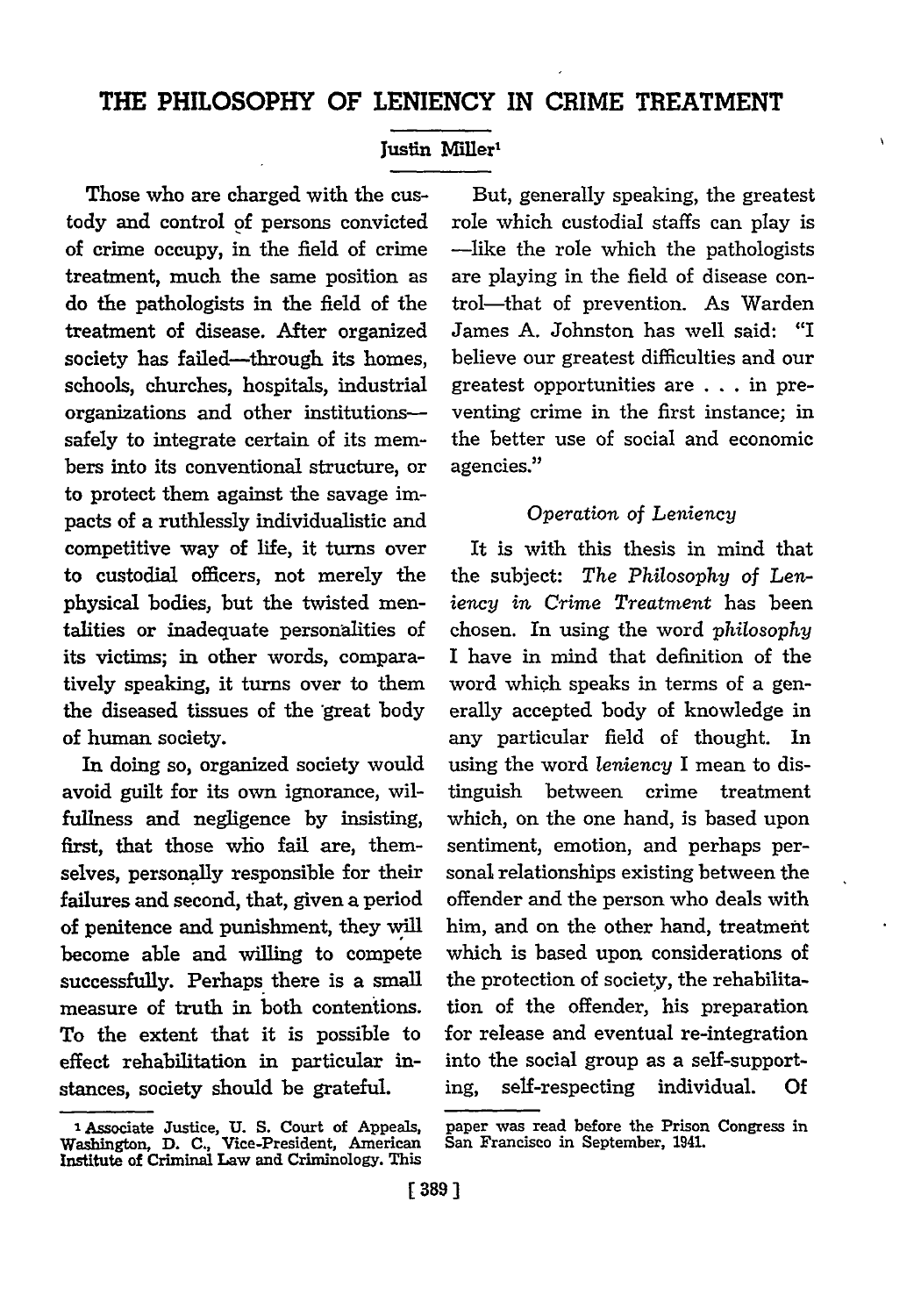course there is no clear line of distinction between the two, especially in actual operation. Nevertheless, they do serve to indicate well-recognized, even though more or less coalescing procedures. For the purpose of this discussion leniency is a symbol of an attitude. which is widely prevalent; which, I fear, is much more potent in determining the nature of crime treatment than the theories and practices of scientific penology; and which is even more potent in determining the reactions of the various groups in society which cause laws to be passed, taxes to be levied, money to be appropriated and standards to be set for the control of crime. You are all aware that leniency plays a large part in the treatment of crime. As I review some of its manifestations, you will agree, I think, that it is proper to assume the existence of a generally accepted body

which it plays; hence a philosophy. In its best known phase, leniency functions in the form of the pardoning power or of executive clemency. Historically speaking, this was a source of revenue -to the king who sold his grace or pardon to offenders who could afford to pay. In the legal tradition of our country it has been retained in order to make possible an executive check upon possible legislative and judicial excesses in the punishment of offenders. Although in some instances it functions according to this theory, probably in most cases, to a greater or less degree, it is in fact a matter of executive grace. Extreme instances

of executive misconception of the

of knowledge concerning the part

nature of the power are found in the mass pardoning of prisoners which has occurred in some states at Christmas time, or when a governor is about to leave office, or when a governor leaves the state and a subordinate officer, serving as acting governor, releases a large group of prisoners.

But, quantitatively speaking, executive pardons constitute a very small proportion of the total of acts of official leniency. Leniency may manifest itself in unwise laxity of prison discipline. Warden Johnston has said on this point:

"Firm discipline is essential in dealing with prisoners. I mean insistence on absolute obedience to regulations and the orders of those in authority. I would not make a fetish of rules. I prefer reason. But there are rules of reason and reasonable rules, and prisoners should be compelled to obey them; otherwise no progress can be made toward their reformation because chiefest of their faults, perhaps fundamental in crime causes, is disobedience. Records are replete with evidence of their disobedience at home, school, shop, everywhere flouting authority and continuously giving way to their undisciplined desires."

Of course such discipline may be difficult to secure in ill-equipped institutions; where, for example, opportunity for that "honest-to-goodness work" which he so heartily recommends cannot be provided.

To the extent that parole and other similar release procedures are used for the discharge of prisoners in situations which do not conform to the standards recently declared by the Attorney General's Parole Conference, to that extent the motive for such discharges is largely one of leniency. This is particularly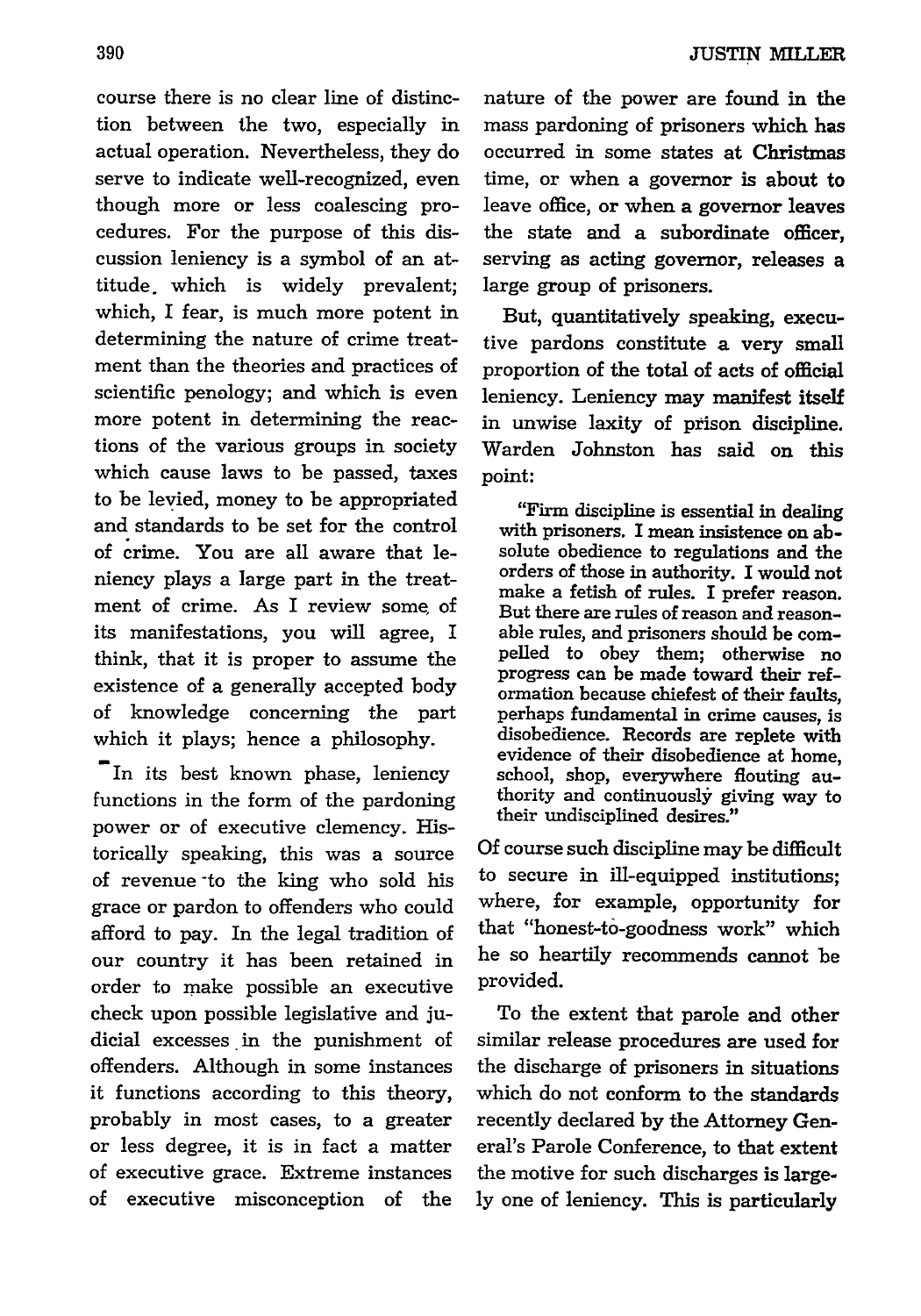true where parole is granted without determining, first, whether the prisoner will probably succeed on parole and, second, whether he can be released with safety to the security of the community into which he goes. In many instances leniency is the controlling motive operating in release on probation. This is revealed frequently by the statement that, "the first offender is entitled to another chance." It is particularly true where probation is used, on such a theory, without an adequate pre-sentence investigation; because in many cases the first offender in one place may have offended repeatedly in other places. Generally speaking, it is true in all cases, because a first offender in court has usually offended many times in a long suffering family or complacent community life. His appearance in court usually results from repeated or flagrant violations of conventions which the family or community will no longer stomach. His capacity to say "I'm sorry;" to abase himself in the presence of the judge; to affect contrition for his misdeeds and to promise tearfully that he will try to do better are highly productive of leniency, just as they have been in the family and in the community before. On the contrary, the bellicose insurgence of one who feels that society has wronged and despoiled him is apt to bring a sentence of imprisonment. Closely related to this situation is that of the probation officer, engaged in supervision. Here is an area of administrative discretion, in which the supervisory officer-depending upon his own emotional stability or lack of it-

may exercise leniency or repression in the methods which he uses, largely without interference or control from a busy judge.

But the use of leniency in crime treatment runs much farther back in the chronology of particular cases, than the point at which conviction occurs. Quantitatively speaking there is a much larger percentage of crime treatment prior to conviction than after conviction; for the simple reason that a large percentage of those who commit crime are never convicted and a large percentage are never even prosecuted. Thus, no informed person would seriously challenge the following statement of Judge Claude C. Coffin ot Colorado:

'It is said that the jury is the last vestige of pure democracy. It may be a guard against tyranny and despotic government. Certainly it does, in criminal cases, leave the way open for a man's peers to refuse to enforce a law that to them seems harsh, if they be so minded; and these same peers can, and too often do *approximate* and exercise *the pardoning power;* . . ." [Italics supplied.]

Neither would an informed person seriously question the fact that this same type of pardoning power is freely used by police and prosecuting officers. One of the major functions of a prosecuting officer is to determine-sometimes with the advice of a grand jury, frequently on his own initiative-whether in a particular case, he shall prosecute, effect a compromise, or refuse to prosecute altogether. One of the major discretionary activities of police officers is to determine whether to reprimand offenders or to report their delinquencies for further action. Frequently, the con-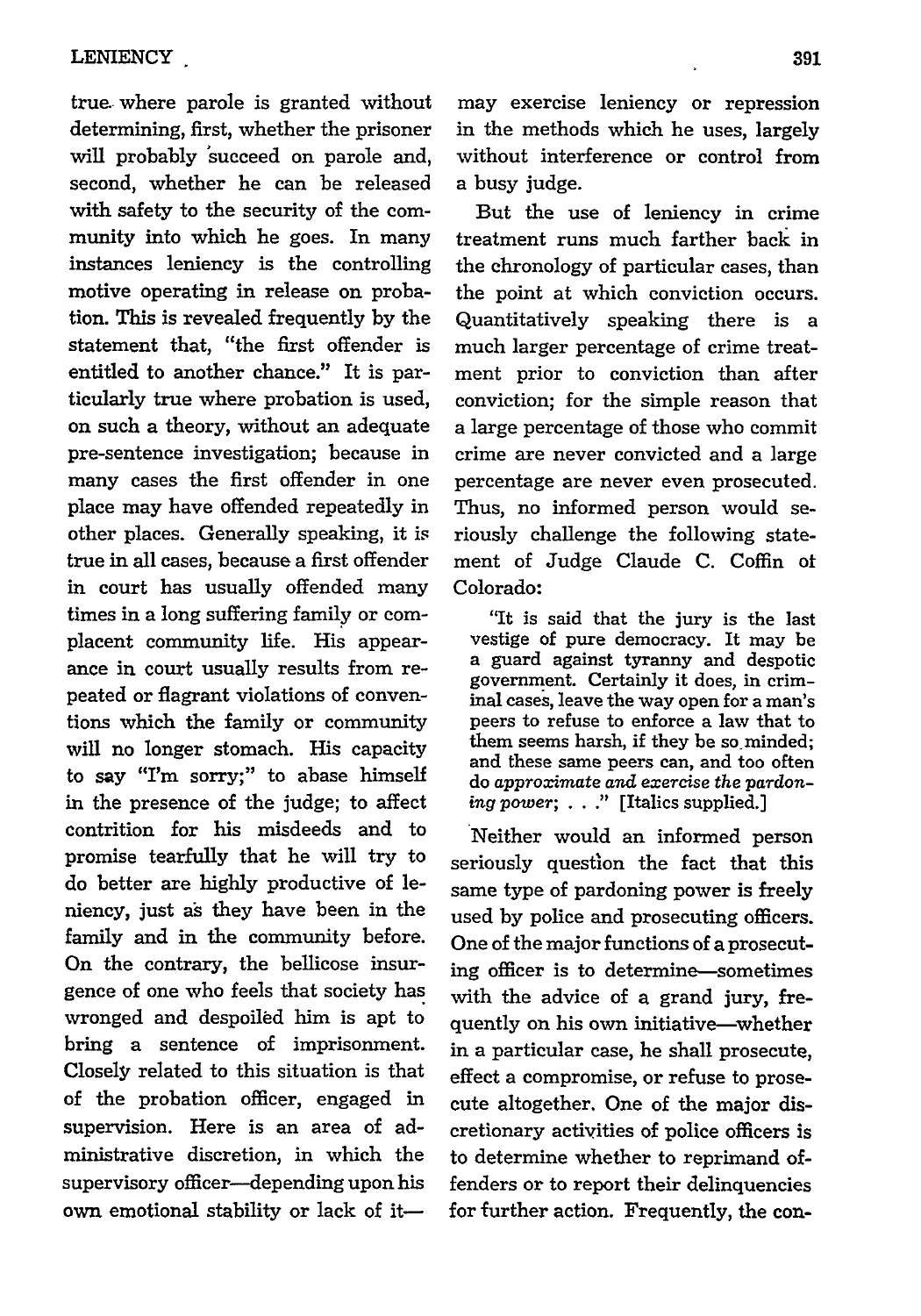clusion which the officer reaches depends upon whether the offender meekly acquiesces in his official insolence or whether he resents it and protests in like terms.

Again, the use of leniency as a method of crime treatment runs far back of official action. The victim of an occasional crime may make settlement with the criminal and refuse to complain to the officers of the law. The crime of misprison of felony is thus frequently committed by otherwise reputable citizens, because of a mistaken assumption that it is proper for them to promise offenders immunity from prosecution, in consideration for the return of stolen property or for others forms of reimbursement. Similar procedures may be followed in the case of an embezzling clerk. And many a parent, teacher and minister has used the knowledge of crime commission as a means of persuading or coercing improved conduct, rather than reporting such offenses to public officers, according to the strict letter of the law.

It is equally interesting, in outlining the body of generally accepted knowledge concerning this subject, to consider the reasons which cause the use of leniency in particular cases by particular persons. Generally speaking, we may say that mankind is motivated by two conflicting emotions in its attitude toward criminal conduct. The first of these is a desire for revenge; the second is sympathy for the underdog. Thus, when a person is injured as a result of crime, he desires revenge, or what he may call compensation, or retribution, or satisfaction. If the of-

fense is sufficiently grievous, the prevailing sentiment of the community, or of the State, or even of the Nation, may be one which calls for revenge. On the other hand, the sympathy of the community may be with the offender. This is particularly true where the community identifies itself with the offender and regards him as one who has acted in its behalf. Thus, George Washington, from the official British point of view, was guilty of treason, the most serious offense in the whole category of crime. But, presumably, a large majority of the colonists and, indeed, many of the English people, regarded him as a noble patriot and an inspired leader of men. In lesser cases and in descending degree, the emotional attitude of the community may favor an accused person and as a result may shape the action of police, prosecutor, jury or judge in the use of leniency.

In particular cases a wide variety of reasons may be operative. Parental pride or parental love, religious beliefs or educational principles, medical or psychiatric predispositions are examples of intangibles which may consciously or unconsciously shape action. Sometimes inherited or environmental resentment against official oppression may be the determining factor. Perhaps the motive may be traced back to an honest difference of opinion as to the wisdom of the law, and an inner protest against the social desirability of stigmatizing certain conduct as crime. It is absurd in this connection to Rssume, as some have done, that criminal conduct can be clearly distinguished from non-criminal conduct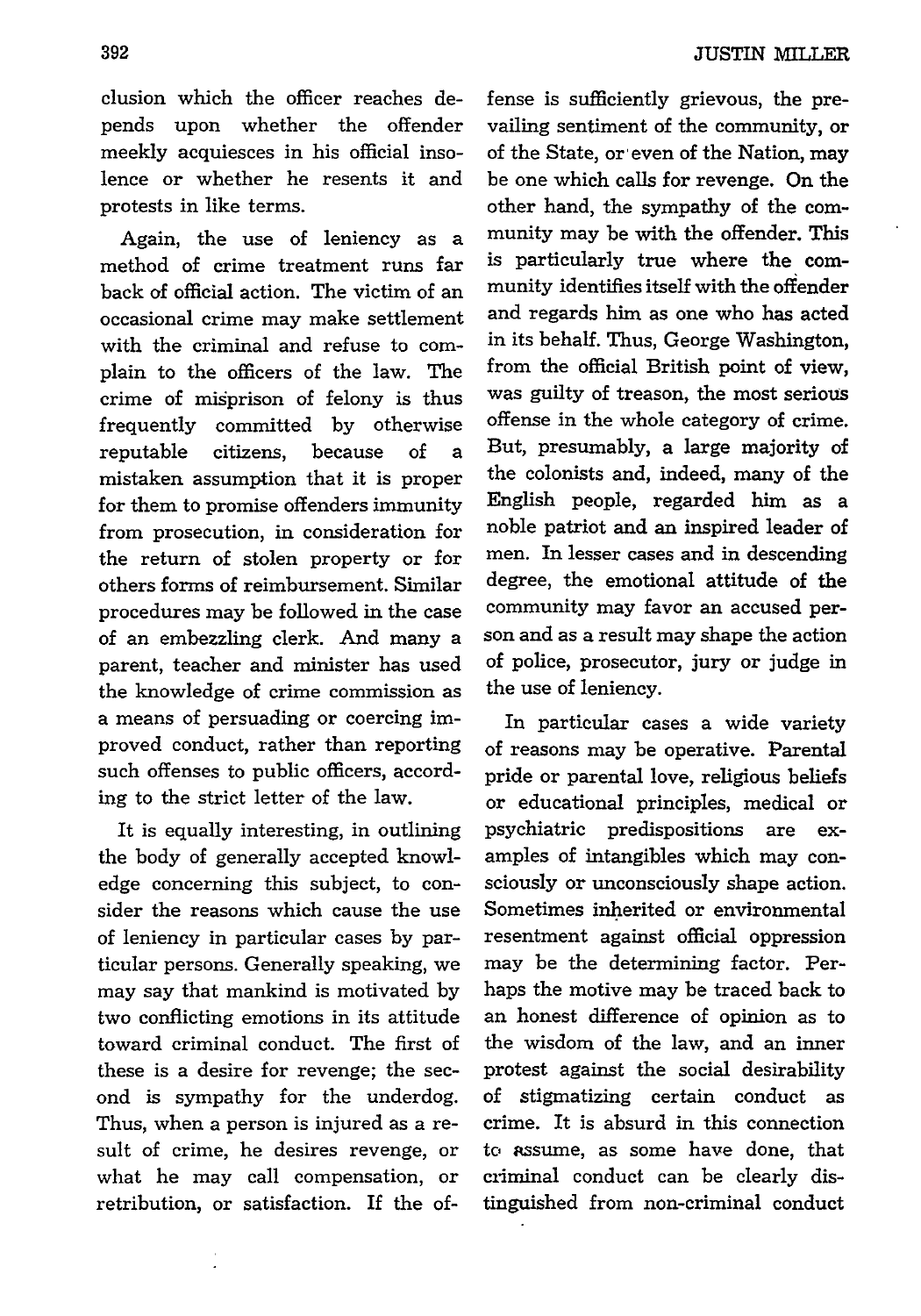or to assume, as I shall point out later to the contrary, that criminals are a distinct, classifiable group of persons.

When I speak of the use of leniency **by** police, prosecutors, juries, judges, probation and parole administrators and governors, I do not mean to say that all such officers make an improper use of leniency. Many fine officers well understand the difference between leniency and crime treatment; many fine officers are making **highly** commendable records in the exercise of the important discretionary powers with which they are vested. Nevertheless, the Attorney General's Survey of Release Procedures, as well as our own experience, teaches us that the situation is far from satisfactory in many respects and in many places. In the case of officials who do exercise leniency improperly, they may do so because of pressures, political in character, or of similar pressures from social, church or fraternal organizations. On the contrary they may act because of honest, though mistaken, convictions that considerations impelling to mercy may promise success and rehabilitation, without danger to society. In the case of police officials it may be merely that resentment against prosecuting attorneys and judges for freeing previously arrested offenders has produced a determination to take the law into their own hands; a determination which is worked out by the anomalous combination of vituperation and leniency, which gives freedom to the offender and vicarious satisfaction to the officer. In the case of prosecuting attorneys it may be no more than a canny

selection of cases most susceptible of successful prosecution, with an eye to the official "batting average" of convictions and acquittals; or it may be merely a matter of laziness in avoiding difficult and time **-** consuming trials against high-pressure defense lawyers. The jury which acquits may do so because of resentment against a browbeating prosecutor or against a police department which it suspects of using the third degree. The judge who discharges a defendant may have in mind the delinquencies of his own youth and the acting-governor may have a Jehovah complex with only limited opportunity to work at it.

#### *Results* of *Leniency*

We come now to a consideration of some of the results which flow from the improper use which is made of leniency in crime treatment. Obviously, great discrepancies may result between cases in which, for one reason or another, leniency operates and cases in which it does not. Where leniency is substituted for parole preparation and careful selection of parolees, the probable result is failure on parole; with consequent disillusionment of the public; justified protests from police, prosecutors and judges; and loss of prestige on the part of those qualified parole officials who are trying to reestablish the concept of parole as a valid part of the treatment process. Where leniency is substituted for thorough pre-sentence investigation and careful selection of probationers, the results are similarly destructive. A boy who escapes punishment because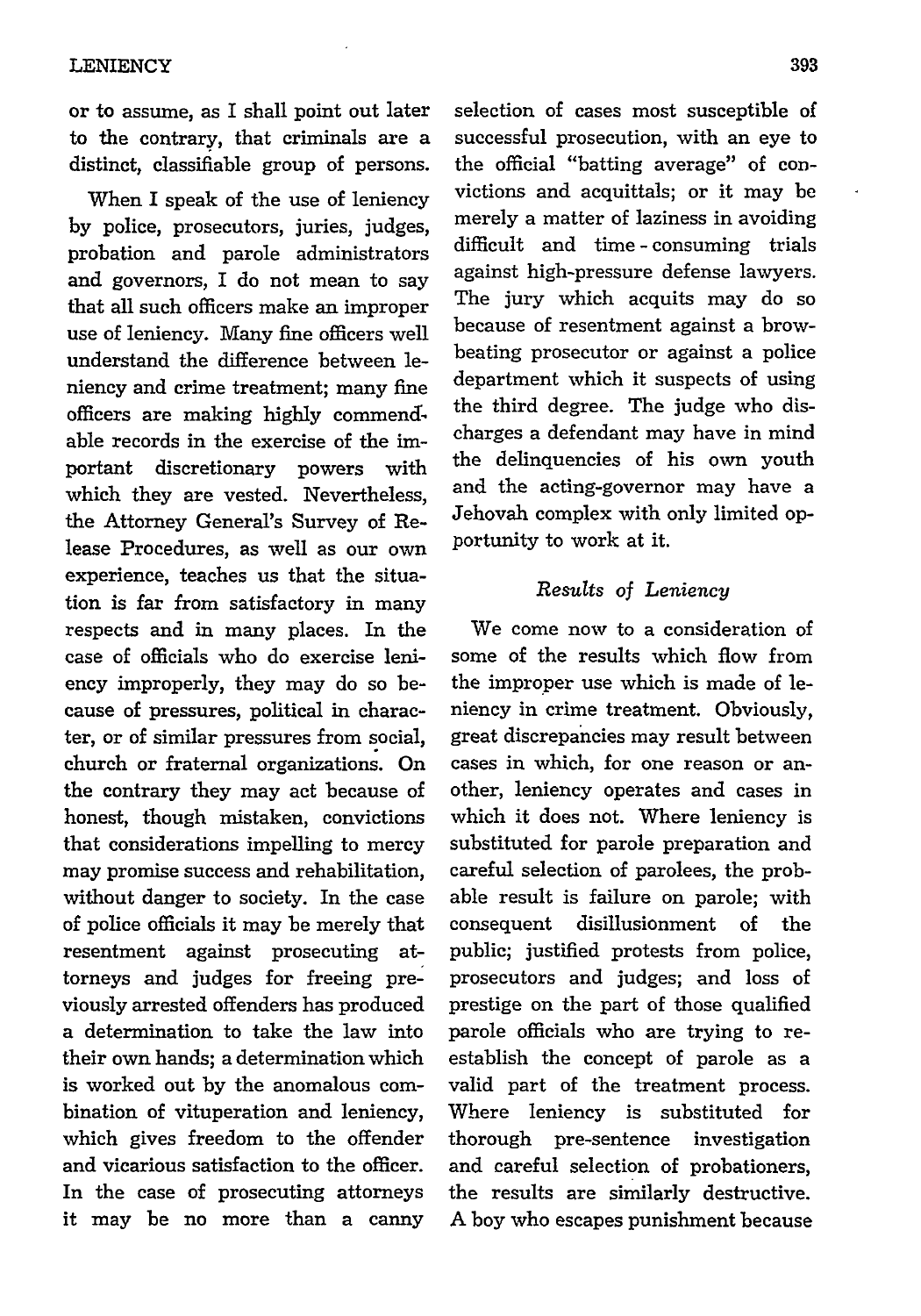of effective intervention based upon parental love may be a much more dangerous risk to society than the one who has no parent, and lacking effective intervention goes to the penitentiary. One man may serve a long sentence because he went to trial without a lawyer, while another may go free because a prosecutor elects not to proceed, in a no more doubtful case, against a defense lawyer with an impressive record of acquittals. The man who can summon no support in his time of crisis-financial, social, political, fraternal, family or otherwise, is much more likely than others to receive the brand. The man who can summon no such support in time of crisis is most apt to be the poor, ignorant, inept man, with long ears or flat feet or other pseudo-scientific stigmata of inadequacy and degeneracy. The man who commits a popular crime which brings to him the sympathy of the community is most apt to be the popular and persuasive type of person; the man who commits the unpopular type of crime is most apt to be the unpopular, unpersuasive type of person. For, indeed, a popular leader of the type of Huey Long may persuade a majority of the voters to place him in such a position of power that no misconduct can find him out; while his luckless followers-after his departure-may tread the dismal path to dishonor and imprisonment.

I realize, full well, that some of the things which I am saying are unconventional and that, taken as a whole, they may seem to present a rather appalling picture. Certainly the picture as thus seen departs a long way from

the conventional assumptions that this is "a government of law and not of men;" that all men are equal before the law; that crime is a fixed concept; that criminals are persons to be classified on a basis of stigmata and thus rationalized out of the disturbing reality of individual conscience and community consciousness.

But if the truth lies outside conventional lines, then, particularly in these trying times, it is much better that the truth be spoken by one who is a friend of our present order and who desires its preservation, than by one who uses the truth to attack, and hopes thus to destroy the institutions of our civilization. I reject, definitely, the idea that in a democracy such truths should be concealed or avoided. He is no friend of our way of life and our philosophy of government, who leaves half-covered, to be dug up by incendiaries, unpleasant facts such as those which I have just summarized. If we are willing to recognize-unpalatable as it may be-the body of information which I have just outlined; if we are willing to face, honestly and frankly, the implications which result therefrom; we may be able to step forward with reasonable assurance, in developing and using effective procedures for improvement. And this brings me to the concluding, and constructive portion of this discussion.

#### *How Criminal Laws Originate*

Recognition of the fact that these great impelling human attitudes are now existing and have always existed should warn us that careful reexamina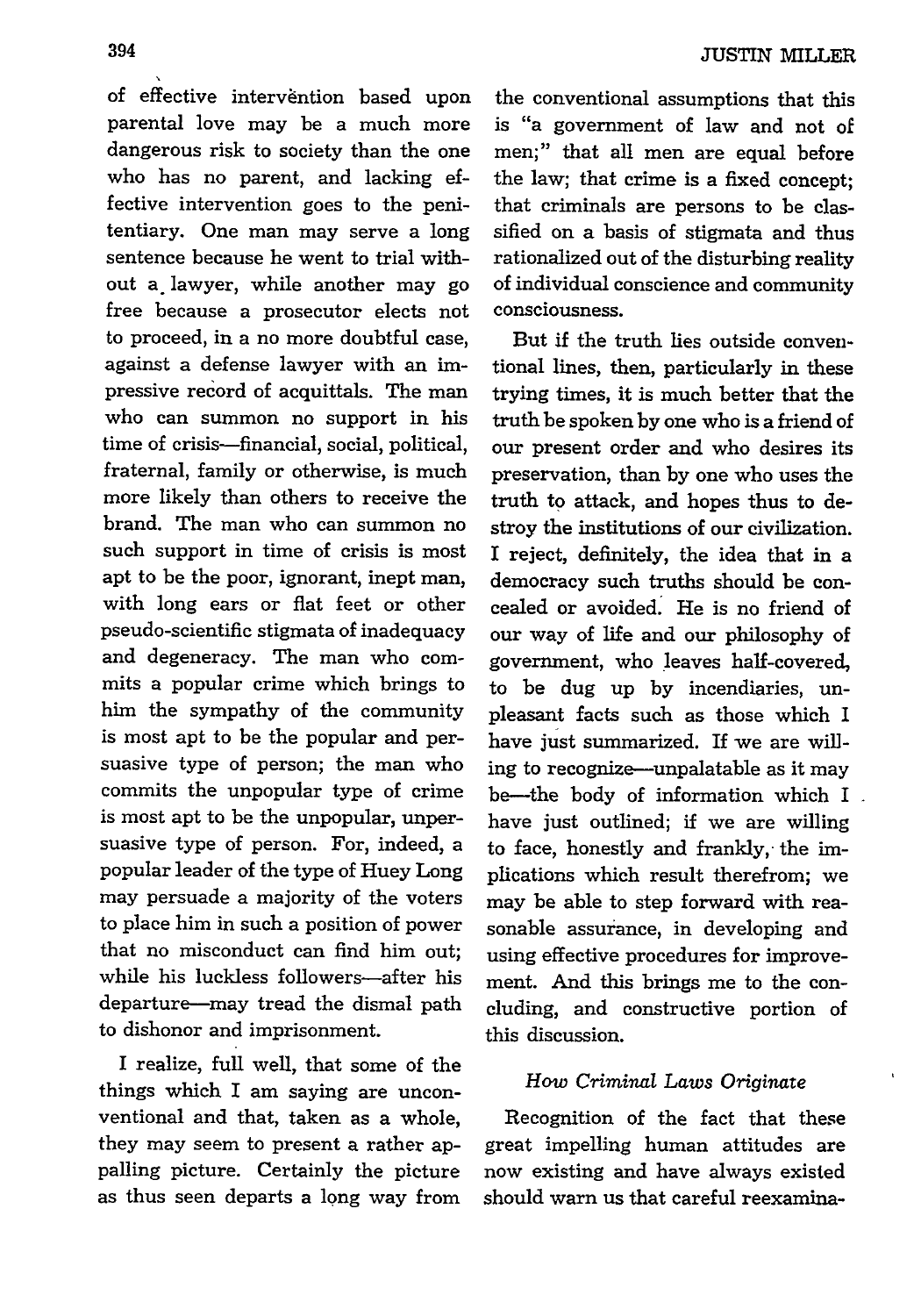tions of our criminal law is in order; to determine how much of it which was emotionally produced in earlier days is sound and useful under present conditions. I have earlier repudiated the pseudo-scientific concept that criminal conduct can be clearly distinguished from non-criminal conduct or that criminals are a distinct, classifiable group of persons. Apart from the mysteries, the imputations of sacredness or of divine origin-the totem pole phases of criminal law-which were devised to give a more powerful sanction to its administration, substantive criminal law is no more than a collection of rules of human conduct which have been devised from time to time by law makers, in response to the real will of the community in some cases, and in response to voluble minorities in many others. How far it departs from divine origin may be suggested by the fact that several of the ten commandments are not embodied in the criminal law and that in its truest form crime is an offense against a temporal government, with which, I suspect, divinity has little concern.

Surely it is not too much to ask the pseudo-scientists to look about them; to see criminal law in the making; to realize that, as Sanford Bates remarked some years ago, approximately seventyfive percent of the inmates of Federal penitentiaries were there for the commission of crimes which were not crimes fifteen years before. The typical situation in criminal law making today is that an aggressive minority, seeking to change a social or economic situation, secures the passage of a law,

which contains a penal provision deliberately designed to put teeth into its enforcement. Is it necessary to look for stigmata to find the reason for criminality in a situation such as was described by a speaker in the City of San Francisco, a few years ago? On one day, he said, it constituted criminal conduct to carry a flask of whiskey in his pocket, but very commendable to carry a gold coin. One year later it was a crime to possess the gold coin and at least non-criminal to carry the whiskey.

Two groups in a community, of almost equal number, struggle through a bitter campaign to determine whether certain conduct shall be proscribed and punished as crime. One side prevails; the other side loses. Some of the losers are good sports and agree to abide by the verdict. Some are poor sports but nevertheless agree to abide by the verdict. Some refuse to abide and violate the new law. Of these, some are caught; and of the latter some who have long ears, or flat feet, or hollow chests are punished. Are they criminals because they have stigmata, or because a sincere, earnest group of citizens in the community has persuaded the majority that it is time, in the development of their civilization, to lift the bars a little higher against certain conduct? It is here that leniency comes into operation, as a compromise against the rigors of unexpected and perhaps undesired results.

Recognition of the philosophy of leniency should prompt us, also, to be humble in the face of new developments and new proposals and less tenacious of